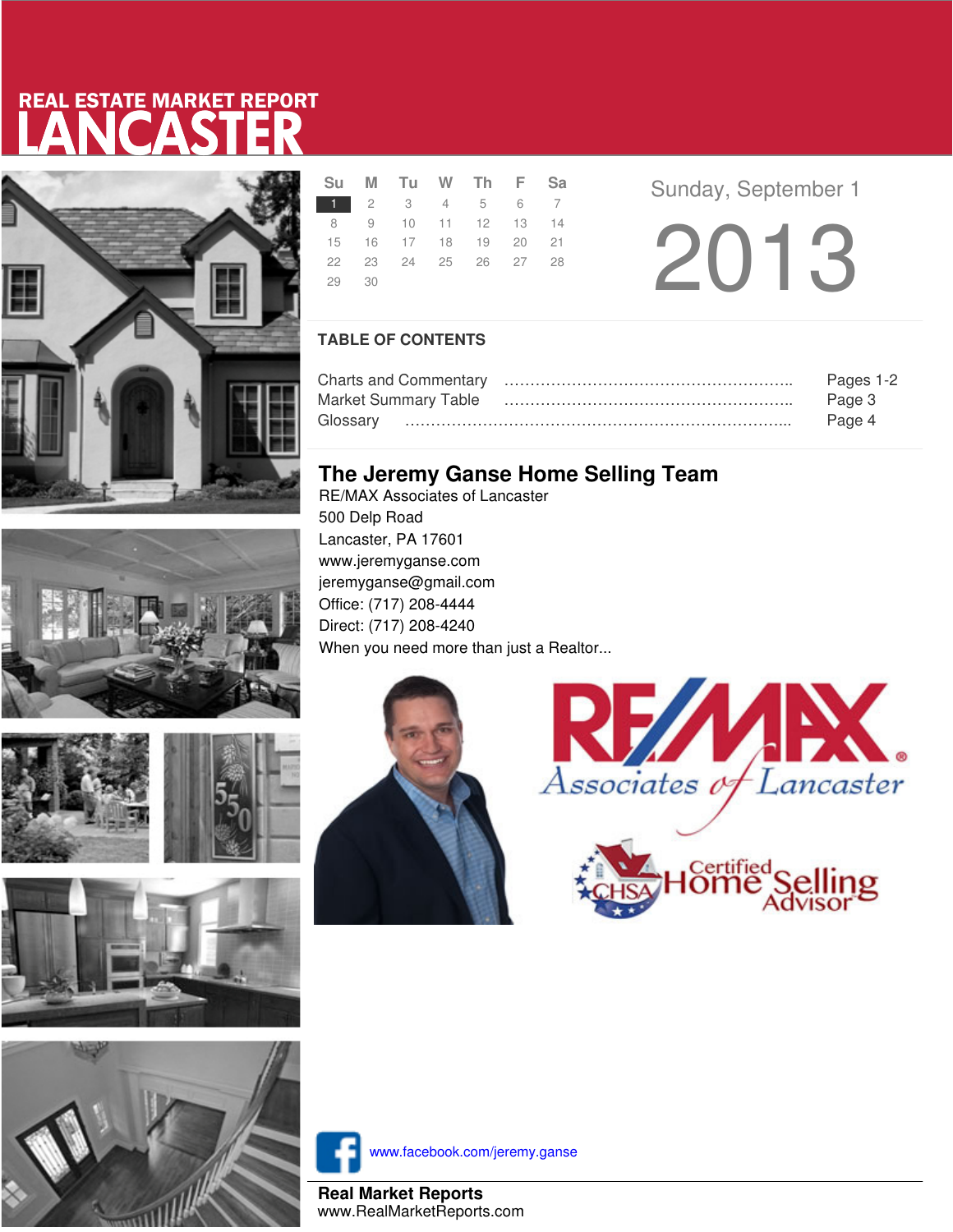

Sunday, September 1, 2013

## The Jeremy Ganse Home Selling Team

jeremyganse@gmail.com RE/MAX Associates of Lancaster Office: (717) 208-4444

at the real estate market. Currently there are 836 sales pending in the market overall, leaving 2703 listings still for sale. The resulting pending ratio is 23.6% (836 divided by 3,539). So you might be asking yourself, that's great... but what exactly does it mean? I'm glad you asked! *Let's take a look*

The pending ratio indicates the supply & demand of the market. Specifically, a high ratio means that listings are in demand and quickly going to contract. Alternatively, a low ratio means there are not enough qualified buyers for the existing supply.

**"Current inventory is described as mildly active."**

Taking a closer look, we notice that the \$150K - \$200K price range has a relatively large number of contracts pending sale.

We also notice that the \$150K - \$200K price range has a relatively large inventory of properties for sale at 544 listings. The average list price (or asking price) for all properties in this market is \$244,588.





A total of 2625 contracts have closed in the last 6 months with an average sold price of \$193,269. Breaking it down, we notice that the \$150K - \$200K price range contains the highest number of sold listings.

Alternatively, a total of 1580 listings have failed to sell in that same period of time. Listings may fail to sell for many reasons such as being priced too high, having been inadequately marketed, the property was in poor condition, or perhaps the owner had second thoughts about selling at this particular time. The \$100K - \$150K price range has the highest number of off-market listings at 358 properties.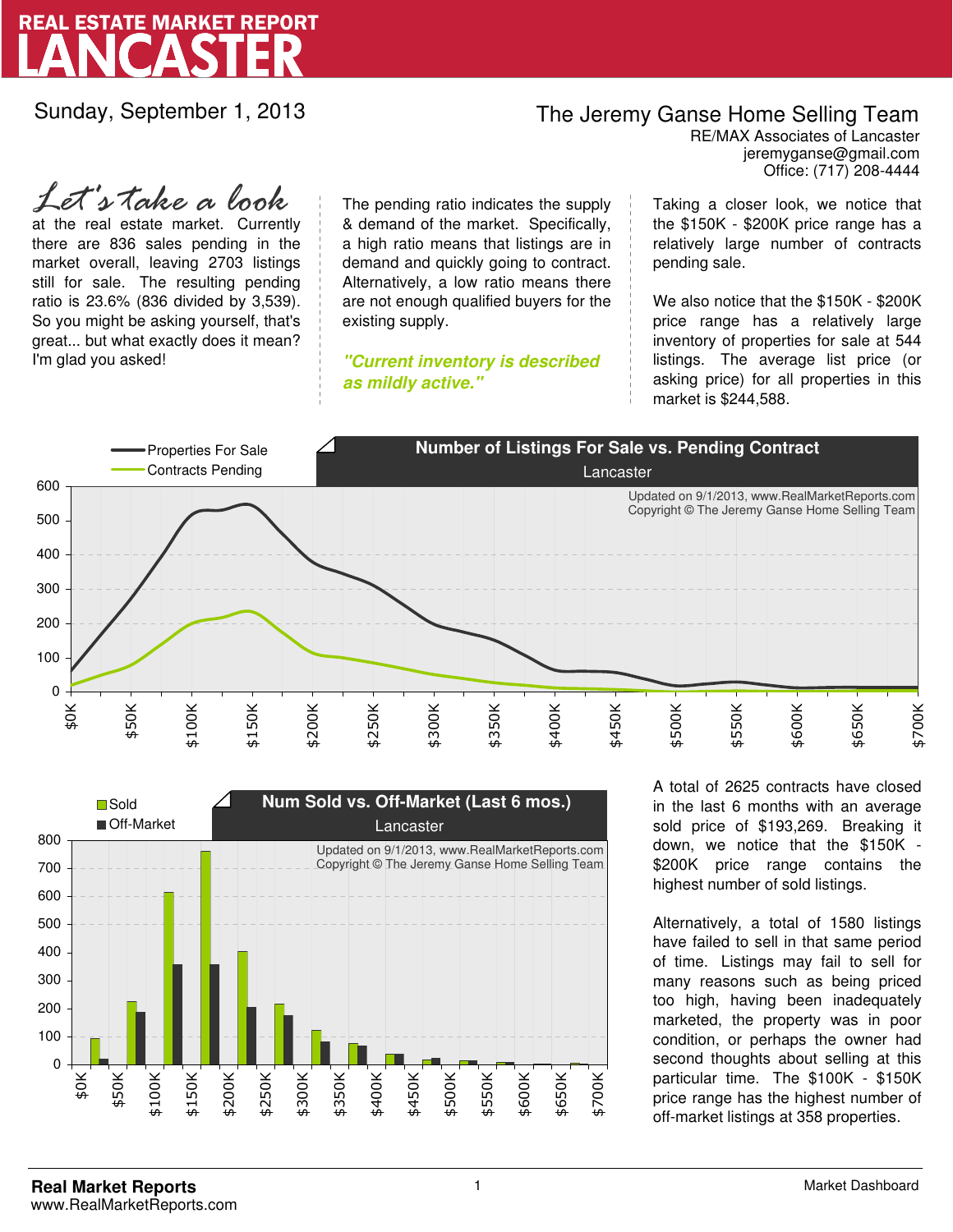# LANCASTER REAL ESTATE MARKET REPORT

Sunday, September 1, 2013

## The Jeremy Ganse Home Selling Team

jeremyganse@gmail.com RE/MAX Associates of Lancaster Office: (717) 208-4444

Looking at the chart to the right, you might be wondering why average days on market (DOM) is important. This is a useful measurement because it can help us to determine whether we are in a buyer's market (indicated by high DOM), or a seller's market (indicated by low DOM). Active listings (properties for sale) have been on the market for an average of 168 days.

Analysis of sold properties for the last six months reveals an average sold price of \$193,269 and 71 days on market. Notice that properties in the \$650K - \$700K price range have sold quickest over the last six months.

The recent history of sales can be seen in the two charts below. The average sold price for the last 30 days was \$196,960 with an average DOM of 70 days.

Since the recent DOM is less than the average DOM for the last 6 months, it is a positive indicator for demand. It is always important to realize that real estate markets can fluctuate due to many factors, including shifting interest rates, the economy, or seasonal changes.



### **"The average list-to-sales ratio for this area is 97.2%."**

Ratios are simple ways to express the difference between two values such as list price and sold price. In our case, we typically use the list-to-sale ratio to determine the percentage of the final list price that the buyer ultimately paid. It is a very common method to help buyers decide how much to offer on a property.

Analysis of the absorption rate indicates an inventory of 6.2 months based on the last 6 months of sales. This estimate is often used to determine how long it would take to sell off the current inventory of properties if all conditions remained the same. It is significant to mention that this estimate does not take into consideration any additional properties that will come onto the market in the future.



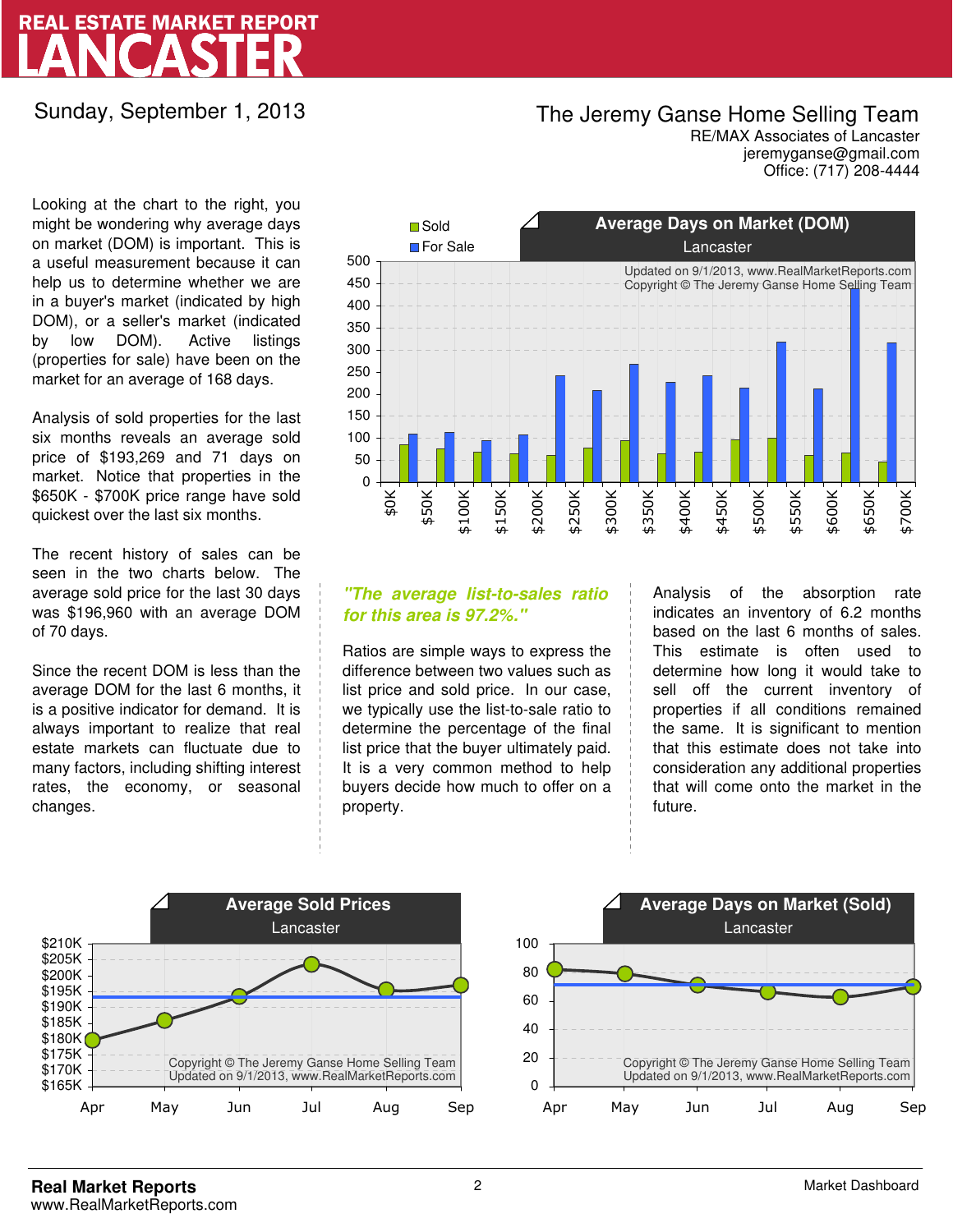# LANCASTER REAL ESTATE MARKET REPORT

Sunday, September 1, 2013

# The Jeremy Ganse Home Selling Team

jeremyganse@gmail.com RE/MAX Associates of Lancaster Office: (717) 208-4444

|                                    |                    | <b>Contracts Pending [2]</b> |                         |                   |                |         | Off-Market in the Last 6 Months [3] |                |            |                               |                   | <b>Absorption Rate</b> |  |              |      |
|------------------------------------|--------------------|------------------------------|-------------------------|-------------------|----------------|---------|-------------------------------------|----------------|------------|-------------------------------|-------------------|------------------------|--|--------------|------|
|                                    |                    |                              | For Sale <sup>[1]</sup> |                   |                |         |                                     |                |            | Sold in the Last 6 Months [4] |                   |                        |  |              |      |
|                                    | <b>Price Range</b> | <b>Total</b>                 | Avg                     | Avg               | <b>Total</b>   | Pending | Total                               | <b>Total</b>   | Avg        | Avg Orig                      | Avg               | Avg                    |  | List to      | Mos. |
| Min.                               | Max.               | <b>Num</b>                   | <b>DOM</b>              | <b>List Price</b> | <b>Num</b>     | Ratio   | <b>Num</b>                          | <b>Num</b>     | <b>DOM</b> | <b>List Price</b>             | <b>List Price</b> | <b>Sold Price</b>      |  | <b>Sales</b> |      |
| \$0                                | \$49,999           | 60                           | 109                     | \$40,163          | 19             | 24.1%   | 21                                  | 93             | 86         |                               | \$38,586          | \$34,174               |  | 88.6%        | 3.9  |
| \$50,000                           | \$99,999           | 272                          | 114                     | \$80,393          | 78             | 22.3%   | 187                                 | 225            | 76         |                               | \$82,587          | \$77,657               |  | 94.0%        | 7.3  |
| \$100,000                          | \$149,999          | 516                          | 96                      | \$129,629         | 199            | 27.8%   | 358                                 | 617            | 70         |                               | \$133,078         | \$129,157              |  | 97.1%        | 5.0  |
| \$150,000                          | \$199,999          | 544                          | 108                     | \$176,139         | 234            | 30.1%   | 357                                 | 761            | 66         |                               | \$175,928         | \$172,209              |  | 97.9%        | 4.3  |
| \$200,000                          | \$249,999          | 379                          | 243                     | \$228,761         | 114            | 23.1%   | 205                                 | 404            | 61         |                               | \$228,932         | \$223,562              |  | 97.7%        | 5.6  |
| \$250,000                          | \$299,999          | 311                          | 208                     | \$276,871         | 85             | 21.5%   | 176                                 | 217            | 78         |                               | \$277,776         | \$272,613              |  | 98.1%        | 8.6  |
| \$300,000                          | \$349,999          | 198                          | 268                     | \$328,023         | 51             | 20.5%   | 84                                  | 124            | 96         |                               | \$330,524         | \$323,961              |  | 98.0%        | 9.6  |
| \$350,000                          | \$399,999          | 151                          | 228                     | \$375,292         | 27             | 15.2%   | 69                                  | 77             | 66         |                               | \$382,367         | \$370,009              |  | 96.8%        | 11.8 |
| \$400,000                          | \$449,999          | 64                           | 242                     | \$427,839         | 12             | 15.8%   | 38                                  | 39             | 69         |                               | \$432,985         | \$422,667              |  | 97.6%        | 9.8  |
| \$450,000                          | \$499,999          | 57                           | 214                     | \$476,641         | $\overline{7}$ | 10.9%   | 25                                  | 19             | 98         |                               | \$489,276         | \$472,139              |  | 96.5%        | 18.0 |
| \$500,000                          | \$549,999          | 18                           | 319                     | \$530,422         | 0              | 0.0%    | 16                                  | 16             | 100        |                               | \$543,097         | \$518,220              |  | 95.4%        | 6.8  |
| \$550,000                          | \$599,999          | 29                           | 212                     | \$581,040         | 3              | 9.4%    | 8                                   | 10             | 61         |                               | \$592,370         | \$566,990              |  | 95.7%        | 17.4 |
| \$600,000                          | \$649,999          | 12                           | 439                     | \$631,565         | 1              | 7.7%    | $\overline{c}$                      | $\overline{4}$ | 67         |                               | \$667,950         | \$623,125              |  | 93.3%        | 18.0 |
| \$650,000                          | \$699,999          | 14                           | 316                     | \$675,621         | 3              | 17.6%   | $\overline{\mathbf{4}}$             | $6\phantom{a}$ | 47         |                               | \$695,433         | \$673,317              |  | 96.8%        | 14.0 |
| \$700,000                          | $+$                | 78                           | 206                     | \$1,047,784       | 3              | 3.7%    | 30 <sup>°</sup>                     | 13             | 211        |                               | \$985,523         | \$911,667              |  | 92.5%        | 36.0 |
| <b>Market Summary &gt;&gt;&gt;</b> |                    | 2,703                        | 168                     | \$244,588         | 836            | 23.6%   | 1,580                               | 2,625          | 71         |                               | \$198,783         | \$193,269              |  | 97.2%        | 6.2  |

Status = [1] A; [2] P; [3] E, L, W; [4] C

County = Lancaster

1

Property Type = Residential/Farm

Date Range = 03/03/2013 to 09/01/2013 Data believed to be accurate but not guaranteed.